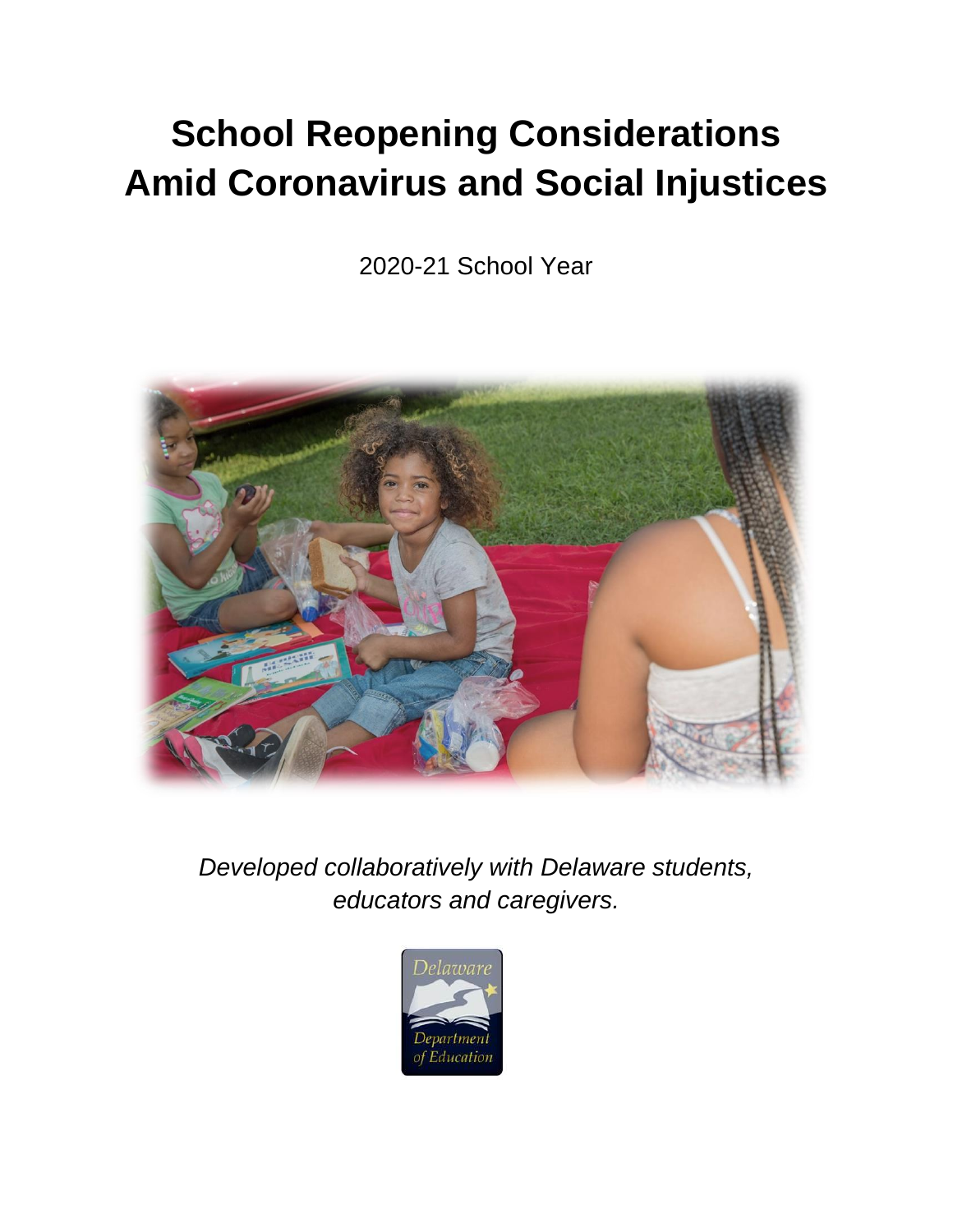## **TABLE OF CONTENTS**

**[Introduction](#page-2-0)** 

| <b>Social-Emotional Learning Considerations</b><br>Pre-K through Elementary<br>Secondary               | 5<br>6 |
|--------------------------------------------------------------------------------------------------------|--------|
| <b>Community Building &amp; Racial Justice Considerations</b><br>Pre-K through Elementary<br>Secondary | 8      |
| <b>Academic Equity Considerations</b><br><b>Pre-K through Secondary</b>                                | 10     |
| <b>Resource Appendix</b>                                                                               |        |

*Delaware Voices - A collection of first-person narratives about the importance of the considerations listed in this document. These submissions appear on pages 3, 6 and 9.*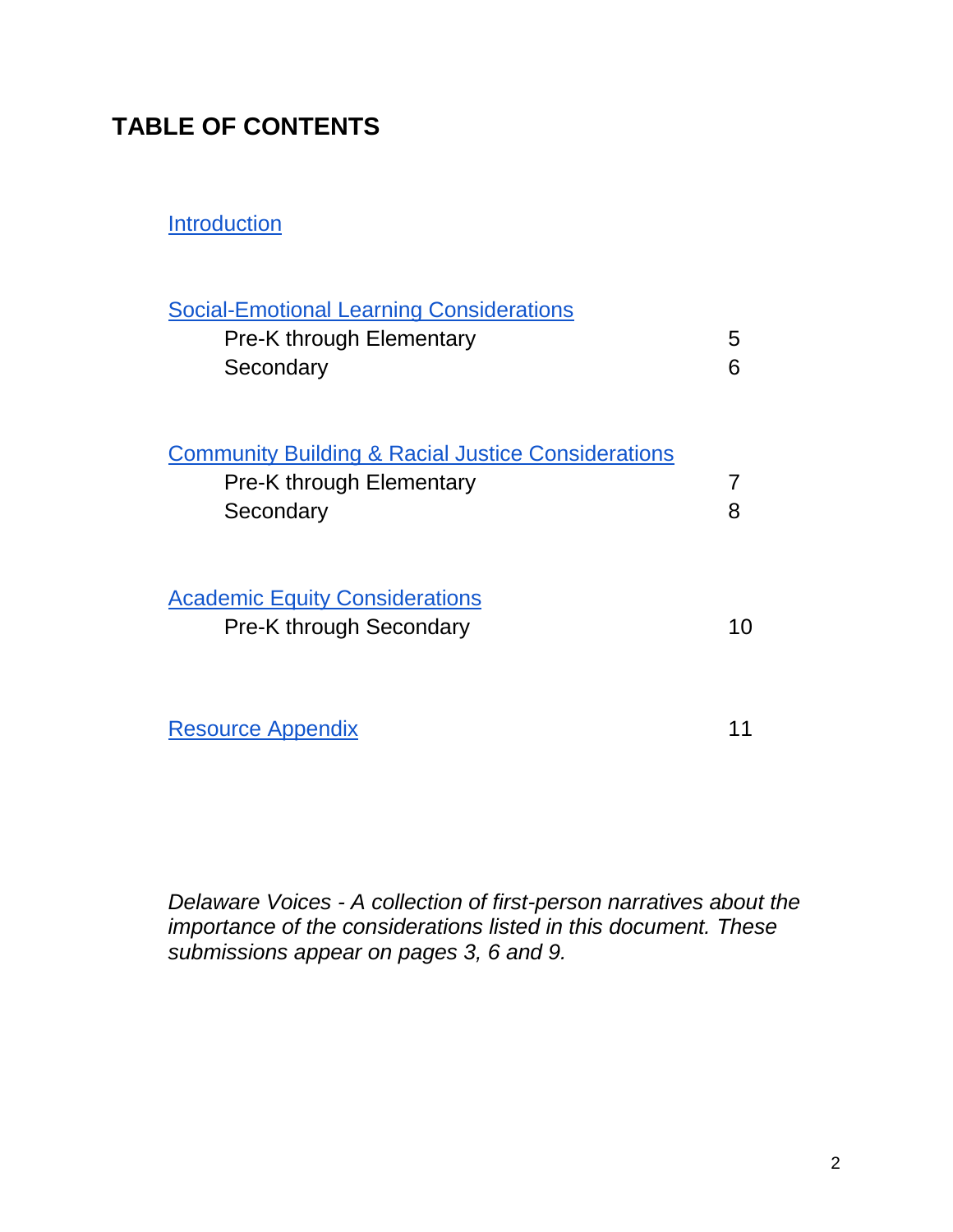#### <span id="page-2-0"></span>**INTRODUCTION**

After assessing the critical impact of the Coronavirus pandemic and the return of social injustice to the public consciousness, the Delaware Department of Education (DDOE) convened a group of 12 educators, six caregivers and 12 students to discuss their experiences and develop action steps for schools to consider for the 2020-21 school year. Educator participants are current members – or were recommended by current members – of the Delaware Equity Network. The following document and considerations are the result of six weeks of focus group efforts and provide continued support for families, educators, and building and district leaders. While these considerations are offered in response to how to best address student needs as schools begin instruction this fall, the focus group proposes that the suggestions contained herein reflect best practice in all educational settings and circumstances.

#### **DELAWARE VOICES**

Learn more from students, families and educators as they share their experiences with Delaware schools and what they feel works – and does not work – for them. Submissions contain personal views for schools to consider as they aim to best support learning.



**Maya Hobbs,** *student*

[Check out this video](https://drive.google.com/file/d/1LNG4RS0KaijXvDRQ5J9G5Y3lgi4inEm4/view?usp=sharing) of Delaware student Maya Hobbs explaining why the considerations outlined in this document are so important to her.





**Talia**, *student*

[Listen to Talia](https://drive.google.com/file/d/1WoM-YYSinMQKu7G66Wn4pUh_5LoZ-og5/view?usp=drivesdk) - a Delaware student - explains why the considerations in this document are so important to her.

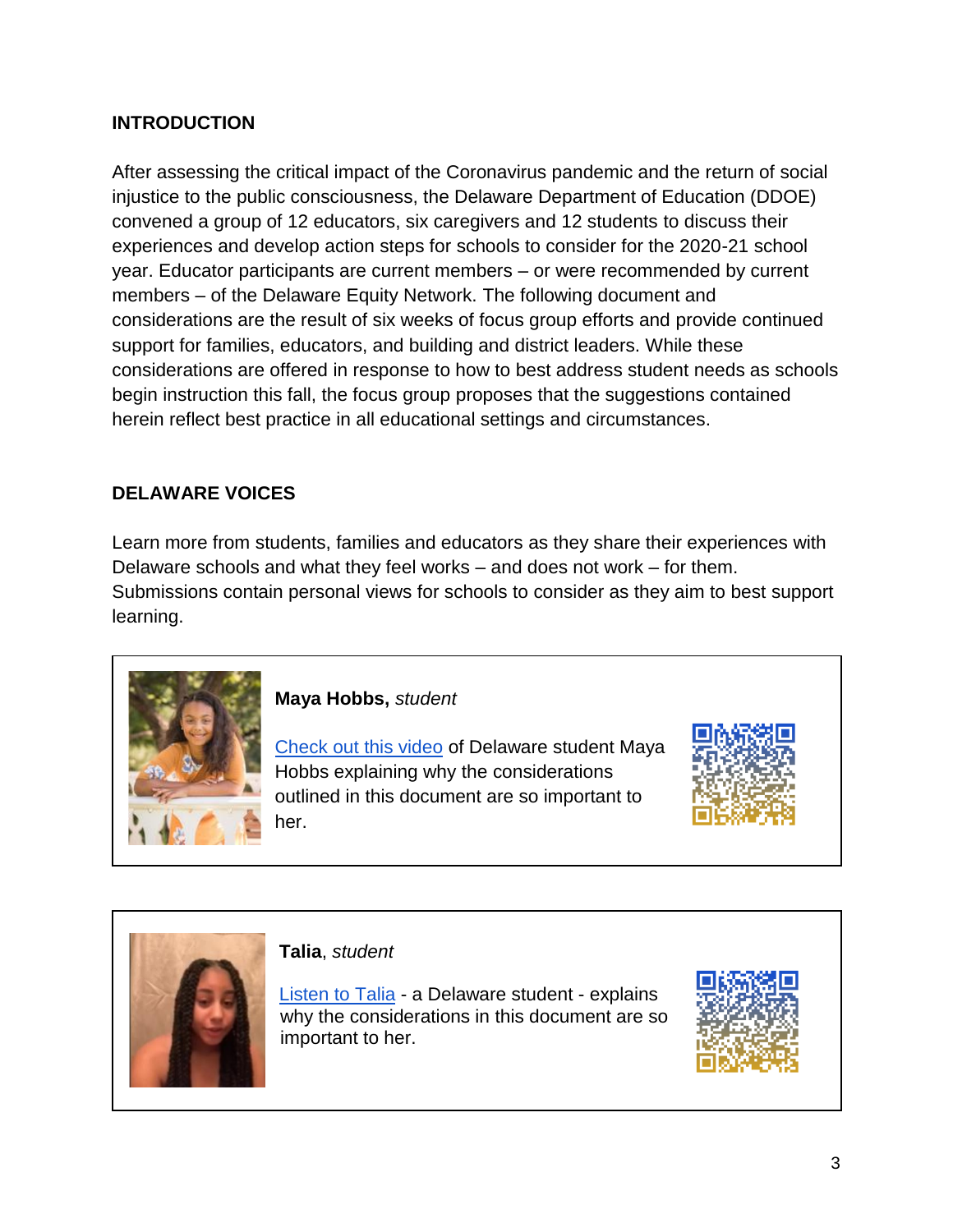## **Social and Emotional Learning Considerations**

<span id="page-3-0"></span>The following considerations are recommended as ways to support social-emotional competencies, which include self-management, self-awareness, social awareness, responsible decision-making and relationship skills. Resources to build skills and knowledge to achieve these actions can be found in the [Resource Appendix.](#page-10-0)

#### **Pre-K through Elementary**



Perform daily mental health check-ins using student-selected visual aids, i.e. colored objects, emoji or meme choices chart, temperature charts.



Have school counselors, other certified mental health professionals or additional staff conduct *weekly* check-ins with teachers and/or students who need additional mental health support. Identify and introduce the staff supporting these services throughout the school year.



Provide mental health support to students and caregivers outside of the traditional school day through a hotline, text service, email, and/or other means. Services should be clearly communicated with students and caregivers throughout the school year. Services should also be available in multiple languages (including but not limited to Spanish and Haitian Creole).



Provide professional development for faculty and staff in social-emotional learning (SEL) *prior to and throughout* the school year. SEL competencies should be considered in all planning, practice and communication.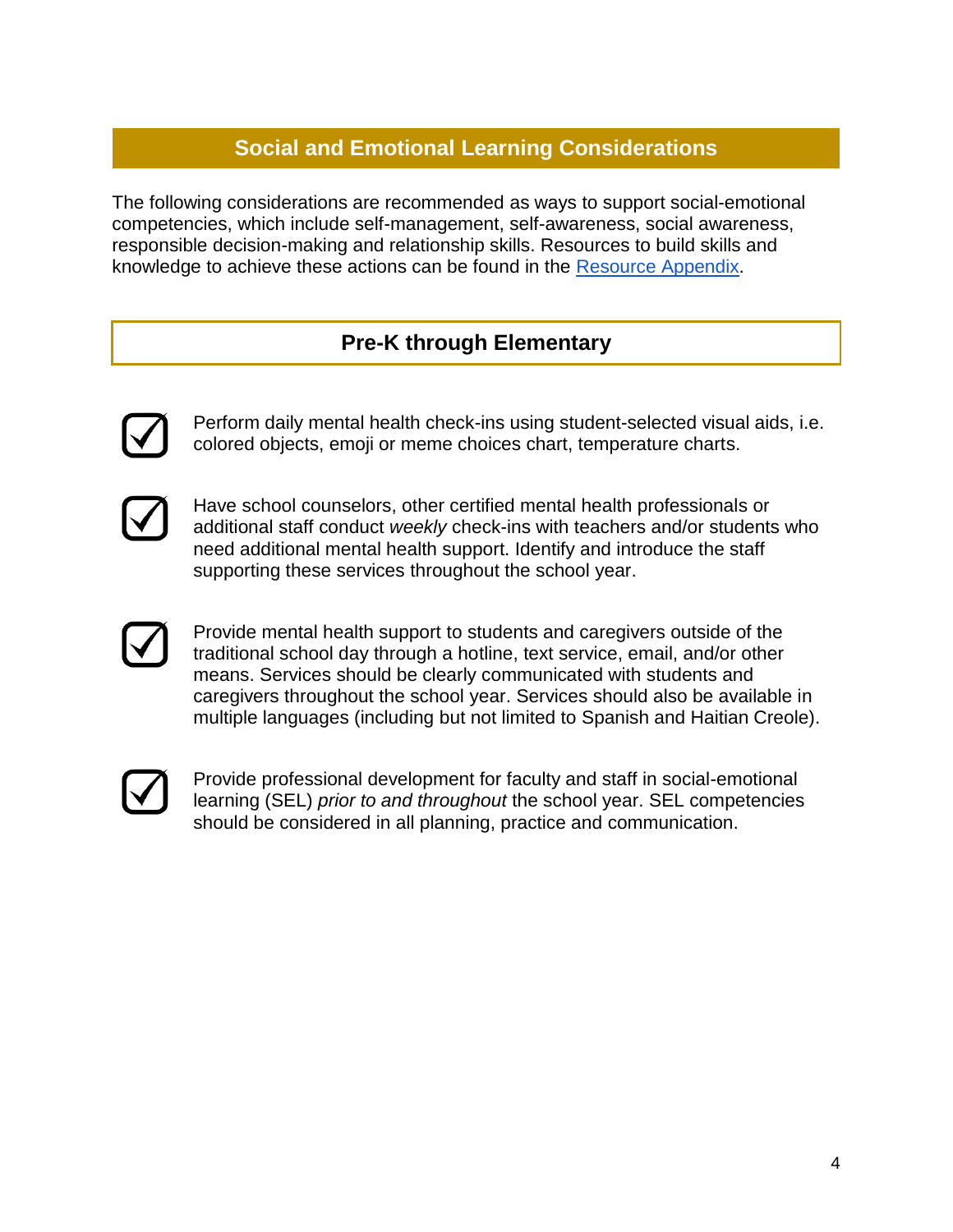## **Social and Emotional Learning Considerations**

#### **Secondary**





Have school counselors, other certified mental health professionals, or additional staff conduct *weekly* check-ins with teachers and/or students who need additional mental health support. Identify and introduce the staff supporting these services throughout the school year.



Provide mental health support to students and caregivers outside of the traditional school day through a hotline, text service, email, and/or other means. Services should be clearly communicated with students and caregivers throughout the school year. Services should also be available in multiple languages (including but not limited to Spanish and Haitian Creole).



Provide professional development for faculty and staff in social-emotional learning (SEL) *prior to and throughout* the school year. SEL competencies should be considered in all planning, practice and communication.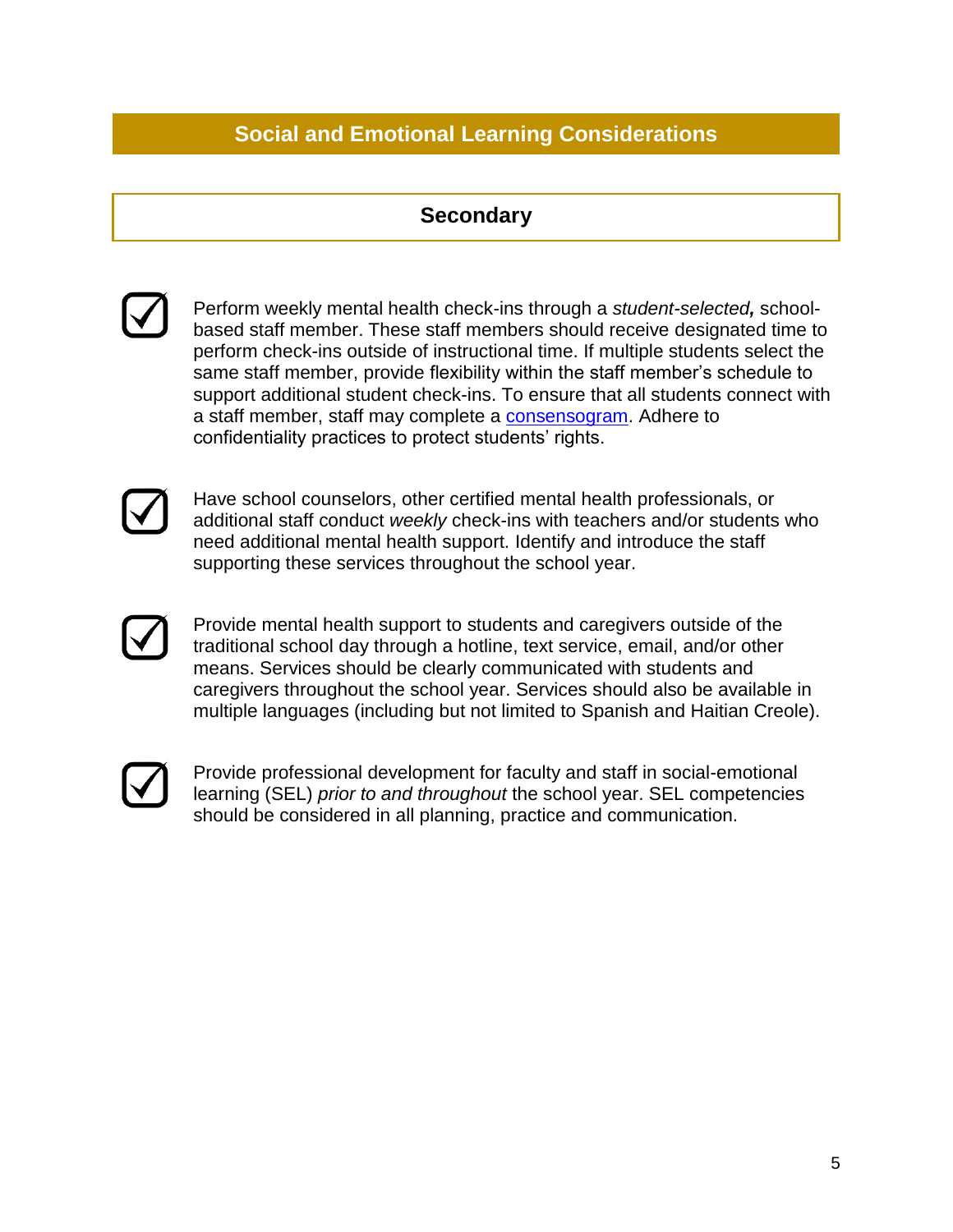#### **DELAWARE VOICES**

Learn more from students, families and educators as they share their experiences with Delaware schools and what they feel works – and does not work – for them. Submissions contain personal views for schools to consider as they aim to best support learning.



#### **Me'Aira Nuni,** *student*

The actionable guidance in this document is very important for stakeholders, specifically teachers and building leaders, because as educators they have one of the most important roles of nurturing and molding the students who will go on to be the future leaders of this country. Delaware educators will now have inclusive resources and information focused on dealing with racially charged situations that they had not been previously trained to address. With this document, educators will be able to begin the long process of breaking decades of systematic oppression, racism, and disregard for mental health that has taken place in the educational system. It will allow for

the creation of environments that will ultimately help students be fully prepared for life after their formal education.

One phrase that continues to be stated throughout these trying times is that "children are the future." However, if children are not in an educational environment where they are treated equally their academic outcomes might be jaded. To keep that from happening, we have to move into the 2020-2021 school year taking the appropriate steps to create racially inclusive learning spaces. Although this is just a start, reading and implementing the following actionable guidelines in this document, positions stakeholders to be a part of the change that is much needed and finally beginning to happen.

#### **Ann Hobbs,** *parent and educator*

We feel strongly about the guidance given because no matter how schools "reopen" this Fall, it will not be the same experience that it was pre-COVID, but it can't be the same as it was in April and May 2020 either. It is important to listen to the people most directly impacted (students, parents, teachers) to come up with solutions that lead to the best learning and social-emotional outcomes for our community to cope and even flourish under this new situation. Being creative and collaborative NOW about how virtual options can meet traditional school functions in the lives of students and families



will benefit us all. Above all us, virtual instruction will keep us all safe from infection and spread of the virus, but it also offers possibilities for alternative delivery methods that could be used under all kinds of circumstances and could accommodate all kinds of learners. I hope we are all (parents, students, teachers, administrators, district, and state officials) able to come together to make this school year as successful as it possibly can be. Together, we can make a difference.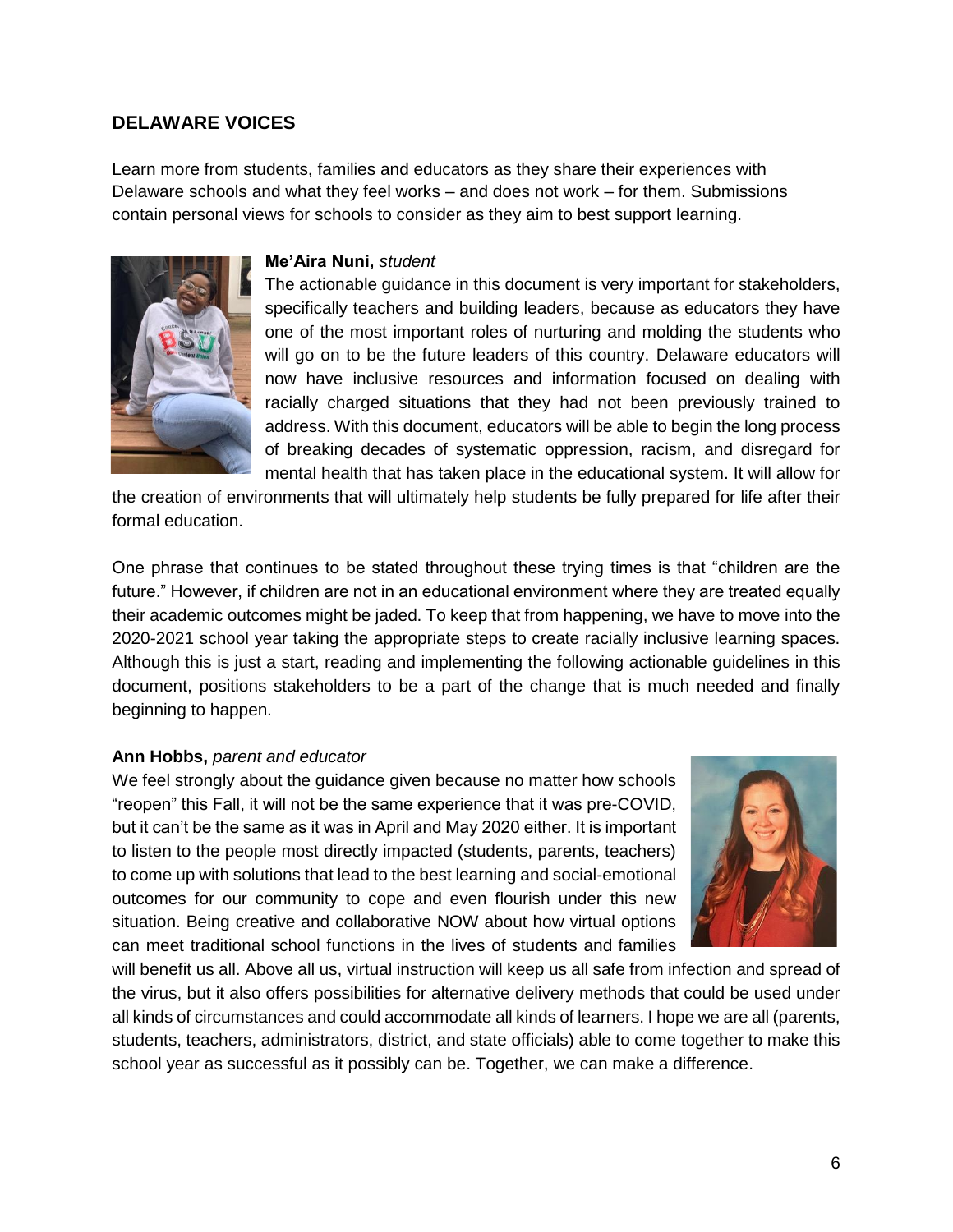## **Community Building & Racial Justice Considerations**

<span id="page-6-0"></span>The following considerations are recommended in order to foster brave and safe spaces for students, caregivers, and their communities. Resources to build skills and knowledge to achieve these actions can be found in the [Resource Appendix.](#page-10-0)

#### **Pre-K through Elementary**



Dedicate a minimum of two weeks during the school year for relationship building between instructional/emotional support staff and students and/or caregivers. Relationship building should be embedded in academic instruction and assignments to foster a strong sense of community. In order to better support the transition to the new year, schools may provide the opportunity for students to loop with their former educators. This time could be split between the previous year's instructor and the current instructor, varying by district and building. For instance, the former instructor could be invited into the current instructor's class for a check-in.



Provide training to parents on how to access and effectively use the technology and platforms available to their students. These trainings can and should be offered during the two weeks of relationship building.



Provide professional development to faculty and staff in anti-racism and culturally responsive pedagogy. Modify and provide this training to interested families and caregivers.

Communicate across multiple platforms, i.e. social media, websites, all-calls, distributable flyers, etc., and in multiple languages (including but not limited to Spanish and Haitian Creole). Update communications on a consistent basis, i.e. once a week on Sunday evenings.



Build partnerships with local community organizations that already support communication and service to our most vulnerable populations (i.e. the Boys and Girls Club, First State Community Action, the YMCA, the YWCA, etc.) to further strengthen district and charter services to traditionally underserved communities. This action further strengthens trust between schools and communities.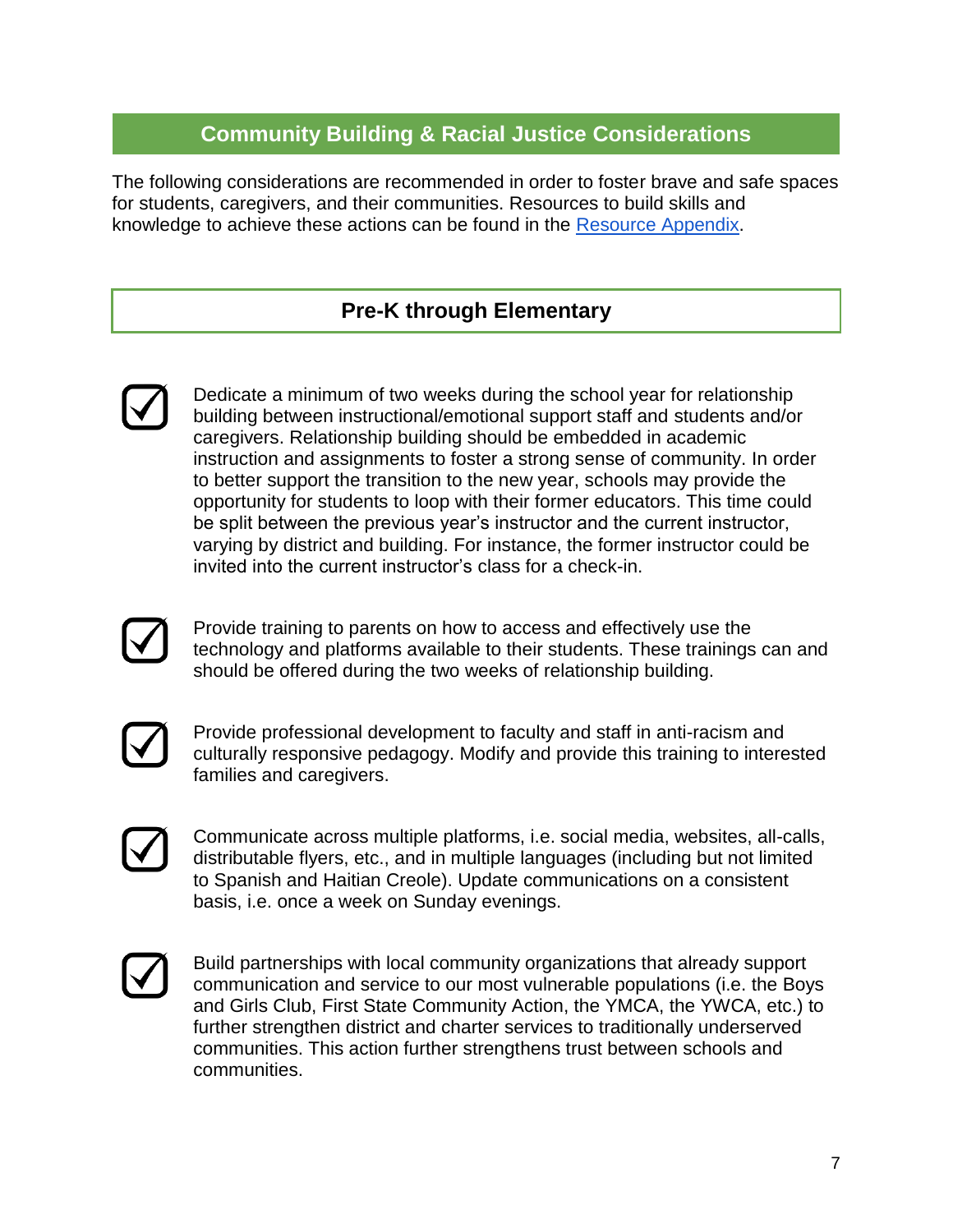## **Community Building & Racial Justice Considerations**

#### **Secondary**



Dedicate a minimum of two weeks during the school year for relationship building between instructional/emotional support staff and students and/or caregivers. Relationship building should be embedded in academic instruction and assignments to foster a strong sense of community. In order to better support the transition to the new year, schools may provide the opportunity for students to loop with their former educators. This time could be split between the previous year's instructor and the current instructor, varying by district and building. For instance, the former instructor could be invited into the current instructor's class for a check-in.



Provide training to parents on how to access and effectively use the technology and platforms available to their students. These trainings can and should be offered during the two weeks of relationship building.



Provide professional development to faculty and staff in anti-racism and culturally responsive pedagogy. Modify and provide this training to interested families and caregivers. Provide additional training to students on tools that support difficult conversations with peers.



Communicate across multiple platforms, i.e. social media, websites, all-calls, distributable flyers, etc., and in multiple languages (including but not limited to Spanish and Haitian Creole). Update communications on a consistent basis, i.e. once a week on Sunday evenings.



Build partnerships with local community organizations that already support communication and service to our most vulnerable populations (i.e. the Boys and Girls Club, First State Community Action, the YMCA, the YWCA, etc.) to further strengthen district and charter services to traditionally underserved communities. This action further strengthens trust between schools and communities.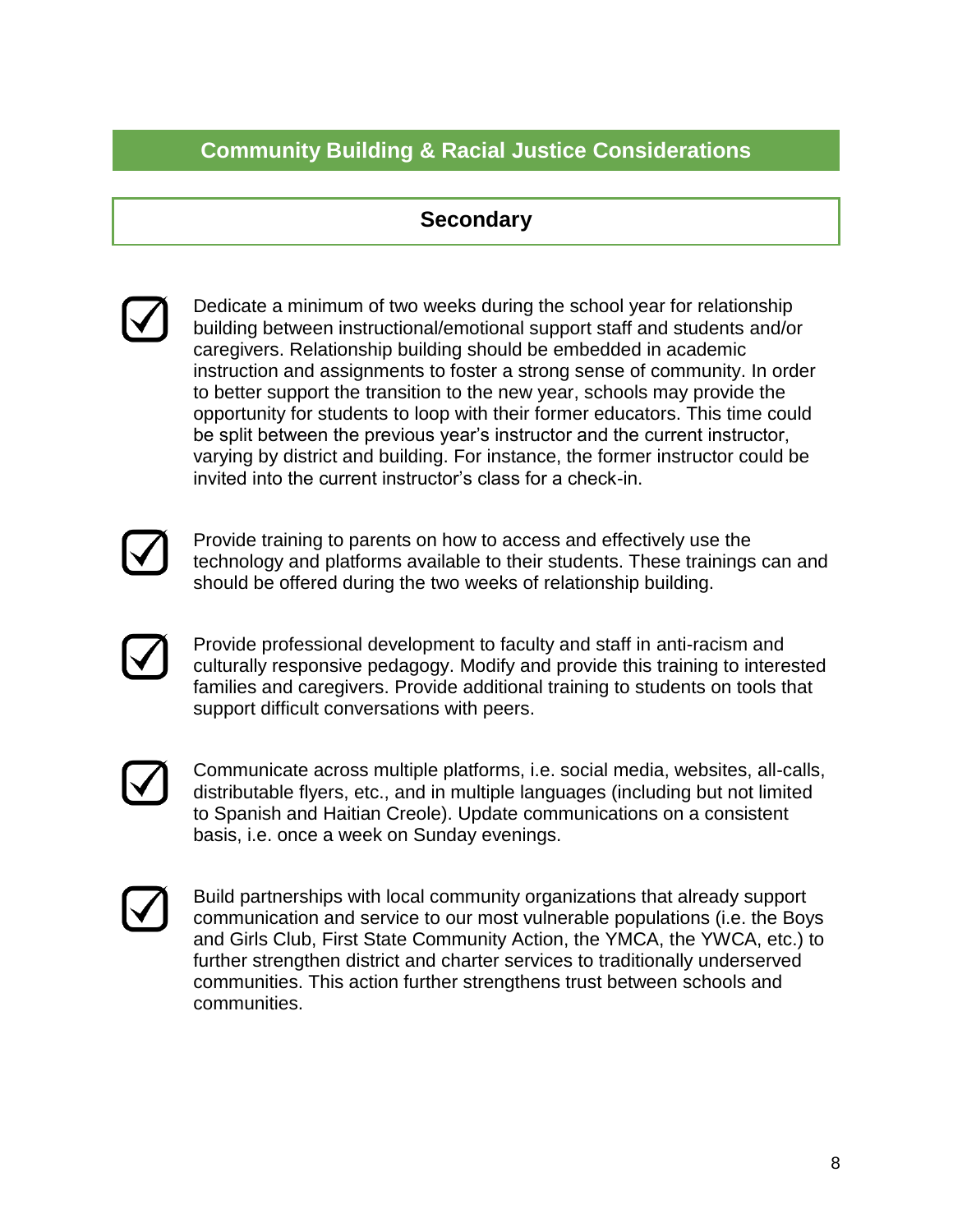#### **DELAWARE VOICES**

Learn more from students, families and educators as they share their experiences with Delaware schools and what they feel works – and does not work – for them. Submissions contain personal views for schools to consider as they aim to best support learning.



#### **Berneda Hayward**, *educator*

It is my duty as an educator to ensure that my instruction and guidance are aligned with the specific needs of my students. This document outlines the social-emotional, cultural/racial, and academic needs expressed by students, and it is imperative that these needs are met, so that students are at their best to learn and perform. If they are not at their best, it is our duty to utilize resources until we get them there. Every student deserves equal access to resources, equitable outcomes from their learning, and people who care enough to make this happen.



#### **Tyzhir Morris**, *graduate*

[Check out this video](https://drive.google.com/file/d/1paJ_I6EUpK6V7zB_68FVfV7Nkoy_u_7D/view?usp=sharing) of Tyzhir Morris, a Delaware high school graduate and future educator, explaining why the considerations in this document are so important to him.

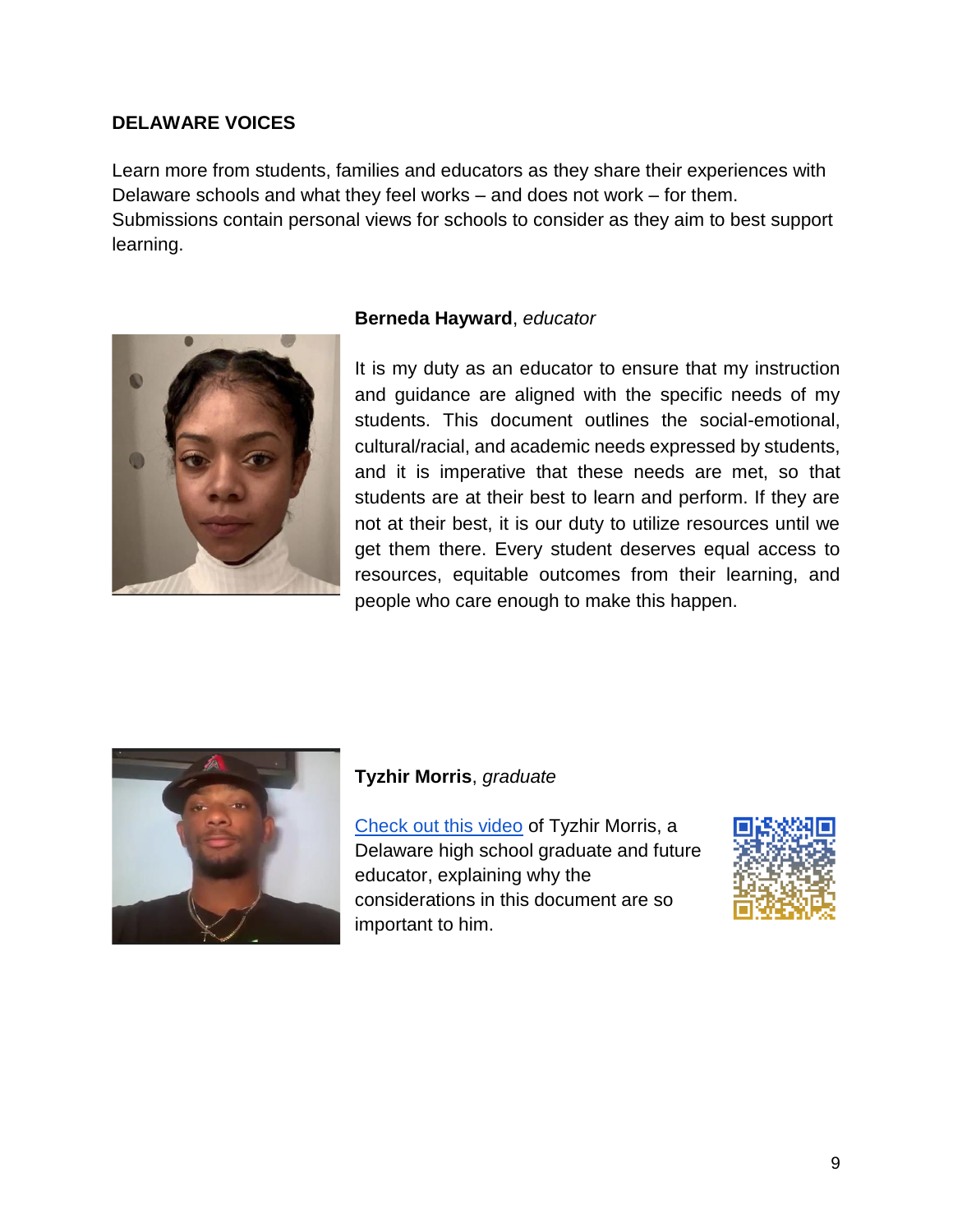### **Academic Equity Considerations**

<span id="page-9-0"></span>The following considerations are recommended in order to ensure all learners have access to academic rigor, engaging, and differentiated instruction and learning supports. Resources to build skills and knowledge to achieve these actions can be found in the [Resource Appendix.](#page-10-0)

#### **Pre-K through Secondary**



Collect samples of students work. Use low-stakes assessments such as exit tickets and grade-less quizzes rather than formal pre-tests. After collecting samples, individualized teacher/student conferences should ensue. Use conferences to address the students' strengths and identify where they can grow. Students should work with teachers to develop goals that will positively impact their growth and address the standards they need to master. Modeling a growth-mindset, teachers and students will scaffold student learning and trace growth throughout the year.



Work towards measuring student growth via project- and problem-based assessments that celebrate student voice and choice. Consider using portfolio assessments and student-generated rubrics to ensure that students are leading their own educational experiences. Assessments should encourage engagement, self-reflection, personal goal setting, and efficacy.



Provide students with timely and personalized feedback on both their submitted work as well as their level of engagement during synchronous and asynchronous learning.



Assign flexible deadlines as well as multiple opportunities to submit work in order for students to demonstrate measurable growth.



Consistently update grades based on district and/or building-wide grading policies. Develop mechanisms to allow both students and caregivers opportunities to discuss student achievement with faculty.